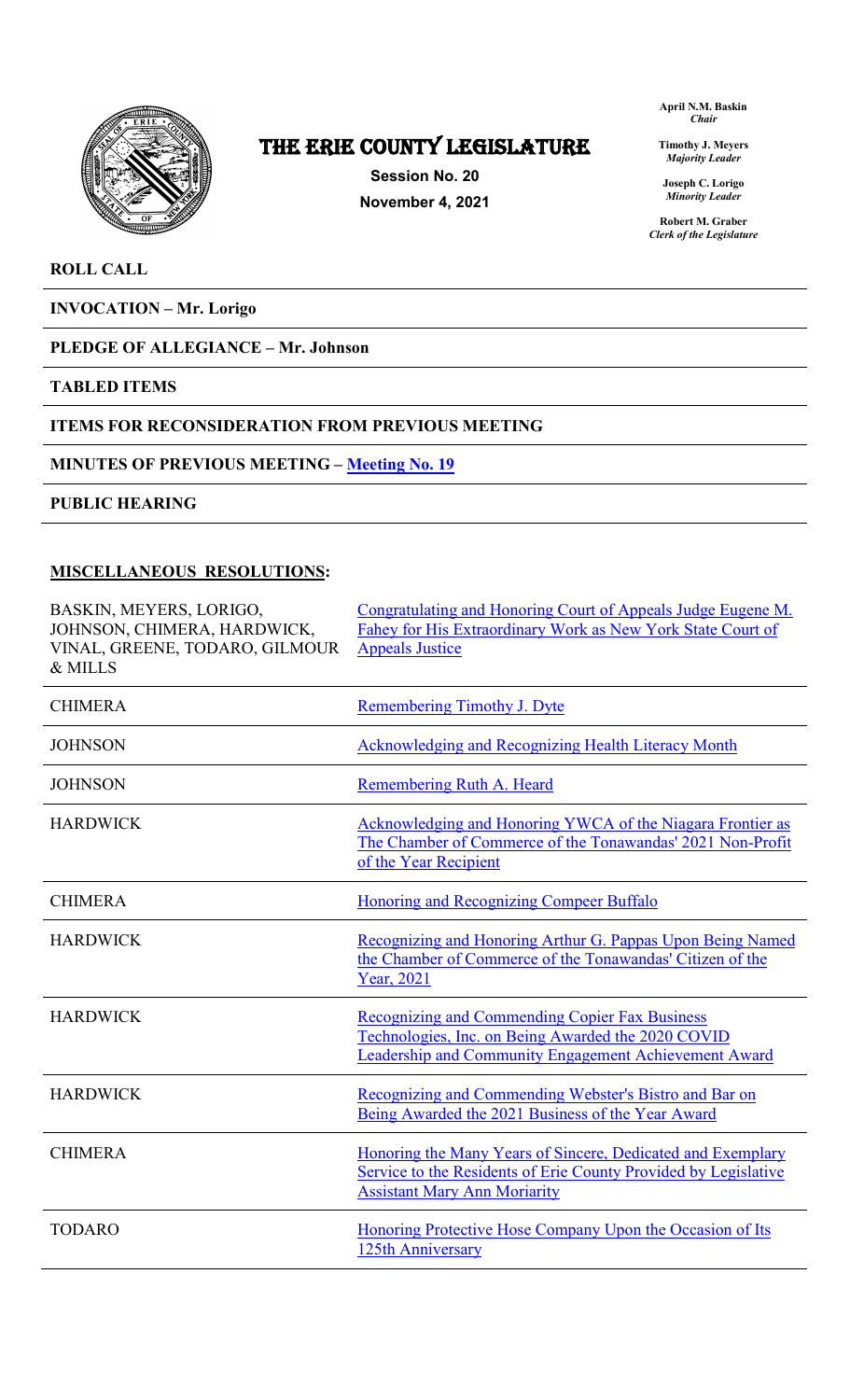| <b>TODARO &amp; GREENE</b> | Honoring Todd B. Koch, M.D. as a Prominent Plastic Surgeon                                                                                                                                                       |
|----------------------------|------------------------------------------------------------------------------------------------------------------------------------------------------------------------------------------------------------------|
| <b>TODARO</b>              | Honoring Dance Spectrum as Small Business of the Year from<br>the Cheektowaga Chamber of Commerce                                                                                                                |
| <b>TODARO</b>              | Honoring Alden Pharmacy as a Small Town Pharmacy & More                                                                                                                                                          |
| <b>MILLS</b>               | Honoring Tops Markets of Springville on Its Renovation<br>Unveiling                                                                                                                                              |
| <b>MILLS</b>               | Honoring Homespun Treasures Gift Shop Upon the Occasion of<br><b>Its 35th Anniversary</b>                                                                                                                        |
| <b>MILLS</b>               | Honoring Queen City Guiding Upon the Occasion of Its Grand<br><b>Opening in Springville</b>                                                                                                                      |
| <b>MILLS</b>               | Honoring Shanor Electric Supplies LLC Upon the Occasion of Its<br><b>Grand Reopening</b>                                                                                                                         |
| <b>LORIGO</b>              | Honoring Dan Dale for Receiving 138 Merit Badges                                                                                                                                                                 |
| LORIGO                     | <b>Welcoming Honey Bee Whisper to East Aurora</b>                                                                                                                                                                |
| <b>LORIGO</b>              | Honoring Roxanne Martina for Her 35-Year Career as a<br><b>Pharmacy Technician</b>                                                                                                                               |
| <b>LORIGO</b>              | <b>Welcoming Dollar General to West Seneca</b>                                                                                                                                                                   |
| <b>GREENE</b>              | Celebrating and Recognizing the Life and Service of the Clarence<br><b>Honor Wall Veterans</b>                                                                                                                   |
| <b>GREENE</b>              | <b>Celebrating Victory Sports on Their Ribbon Cutting</b>                                                                                                                                                        |
| <b>MEYERS</b>              | Recognizing and Honoring Town of Cheektowaga Senior<br>Services and Cheektowaga Boys & Girls Club Upon Being<br>Named the Chamber of Commerce of Cheektowaga's Community<br><b>Impact Award Recipients, 2021</b> |
| <b>MEYERS</b>              | Recognizing and Honoring Chudy Paper Upon Being Named the<br>Chamber of Commerce of Cheektowaga's Innovation Award<br>Recipient, 2021                                                                            |
| <b>MEYERS</b>              | Recognizing and Honoring Goodwill of WNY Upon Being<br>Named the Chamber of Commerce of Cheektowaga's Large<br>Business of the Year, 2021                                                                        |
| <b>MEYERS</b>              | <b>Recognizing and Honoring Dance Spectrum Upon Being Named</b><br>the Chamber of Commerce of Cheektowaga's Small Business of<br>the Year, 2021                                                                  |
| <b>MEYERS</b>              | Recognizing and Honoring Brian Gould Upon Being Named the<br>Chamber of Commerce of Cheektowaga's Citizen of the Year,<br>2021                                                                                   |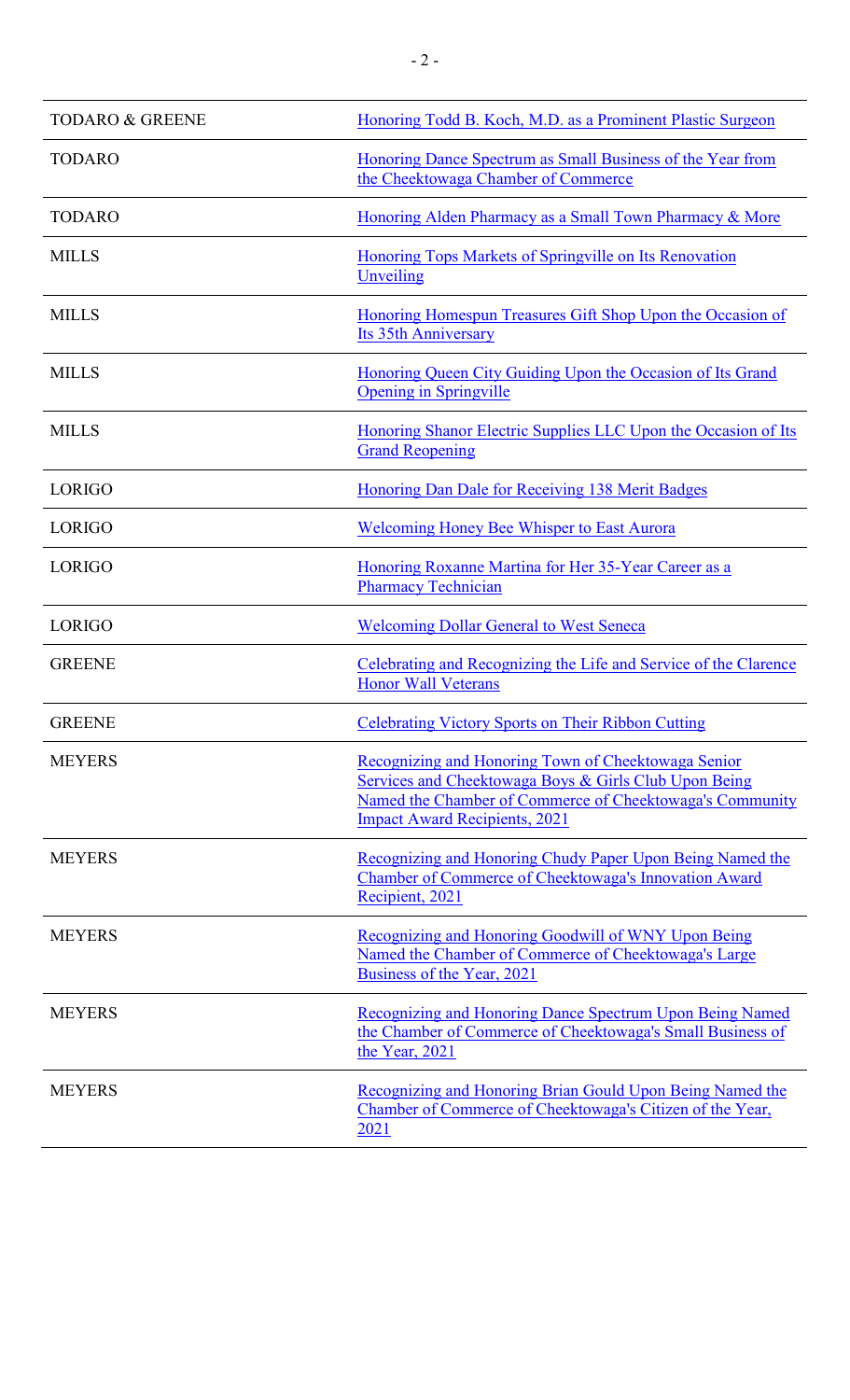| LL INTRO. 1-1<br>1/31/2020        | MEYERS, VINAL,<br>BASKIN, JOHNSON,<br><b>CHIMERA &amp; HARDWICK</b> | A LL titled, "The Jail Management"<br>Transparency and Accountability Act"                                                     | Public Safety                                                                 |
|-----------------------------------|---------------------------------------------------------------------|--------------------------------------------------------------------------------------------------------------------------------|-------------------------------------------------------------------------------|
| <b>LL INTRO. 5-1</b><br>7/17/2020 | LORIGO, RATH,<br><b>TODARO &amp; MILLS</b>                          | A LL Requiring Timely Reports on<br><b>County Mandated Business Closures</b><br>Made Pursuant to Local or State<br>Regulations | Government<br>Affairs                                                         |
| <b>LL INTRO. 8-1</b><br>12/1/20   | LORIGO, RATH,<br><b>TODARO &amp; MILLS</b>                          | A LL titled, "Third Party Food<br>Delivery Services Law"                                                                       | Government<br>Affairs                                                         |
| <b>LL INTRO. 2-1</b><br>7/20/21   | BASKIN, JOHNSON,<br><b>VINAL &amp; MEYERS</b>                       | A LL titled, "The Erie County"<br>Minority and Women Business<br><b>Enterprise Equality and Modernization</b><br>Act of 2021"  | Economic<br>Development/<br>Minority &<br><b>Women Business</b><br>Enterprise |
| <b>LL INTRO. 3-1</b><br>7/20/21   | BASKIN, MEYERS,<br><b>VINAL &amp; JOHNSON</b>                       | A LL titled, "The Erie County Health<br>Equity Act of 2021"                                                                    | Health & Human<br>Services                                                    |

## **COMMITTEE REPORTS:**

| <b>REPORT No. 13</b> | FINANCE & MANAGEMENT COMMITTEE                 |
|----------------------|------------------------------------------------|
| <b>REPORT No. 12</b> | <b>HEALTH &amp; HUMAN SERVICES COMMITTEE</b>   |
| <b>REPORT No. 3</b>  | MINORITY & WOMEN BUSINESS ENTERPRISE COMMITTEE |
| <b>REPORT No. 17</b> | ECONOMIC DEVELOPMENT COMMITTEE                 |
| <b>REPORT No. 12</b> | PUBLIC SAFETY COMMITTEE                        |

## **LEGISLATOR RESOLUTIONS: REFERENCE:**

| <b>INTRO. 20-1</b> | <b>GREENE</b> | Appropriation of 2021 Benefit<br>Funding                                            |
|--------------------|---------------|-------------------------------------------------------------------------------------|
| <b>INTRO. 20-2</b> | <b>BASKIN</b> | Authorization for Special Charge of<br>Downtown Pedestrian/Transit Mall<br>District |
| <b>INTRO. 20-3</b> | <b>GREENE</b> | Appropriation of 2021 Public Benefit<br>Funding                                     |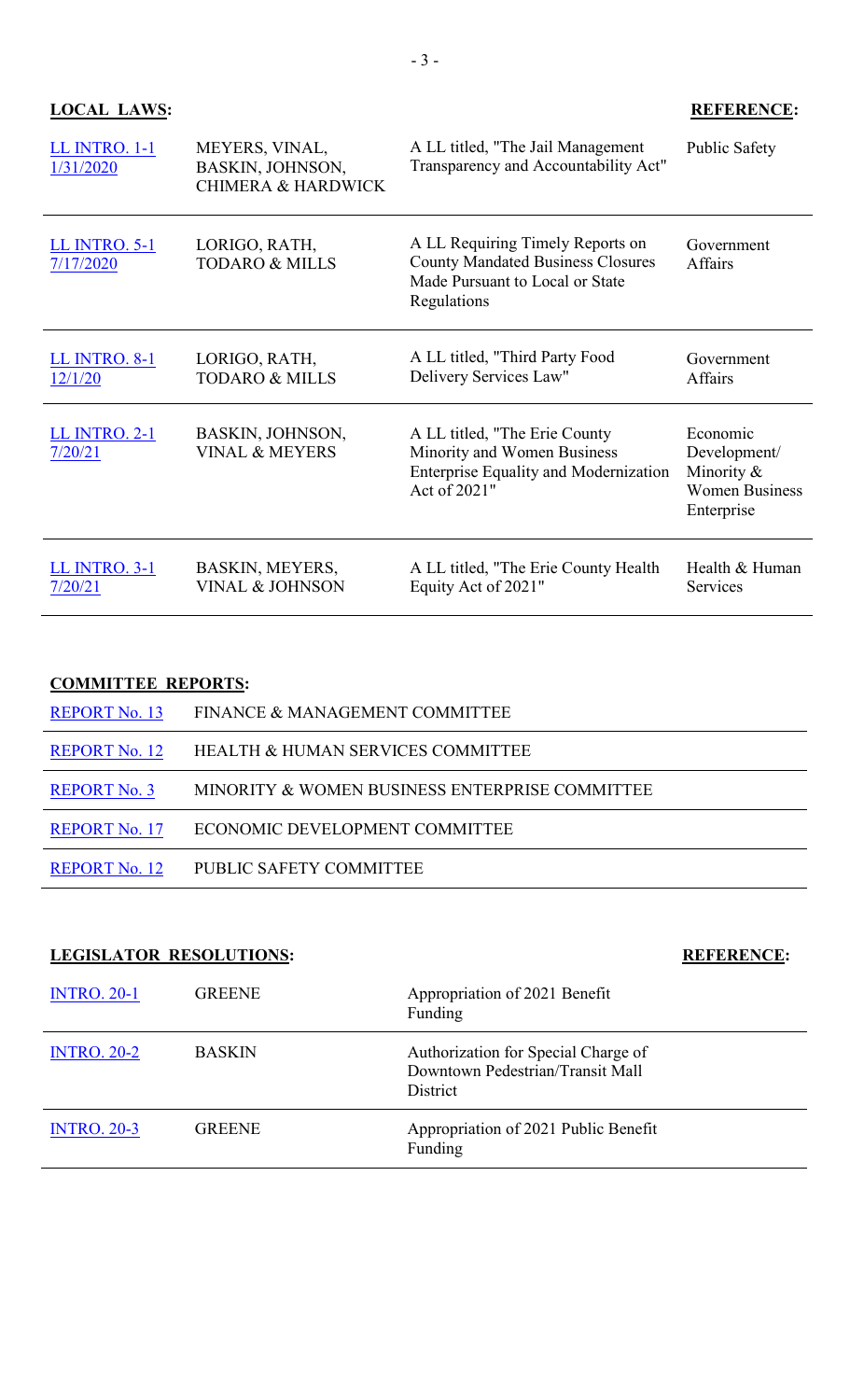## **COMMUNICATIONS DISCHARGED FROM COMMITTEE: REFERENCE:**

*From the ECONOMIC DEVELOPMENT COMMITTEE:* [COMM. 19E-10](https://www2.erie.gov/legislature/sites/www2.erie.gov.legislature/files/uploads/Session_Folders/2021/19/DISCHARGE_21COMM.%2019E-10.pdf)  [\(2021\)](https://www2.erie.gov/legislature/sites/www2.erie.gov.legislature/files/uploads/Session_Folders/2021/19/DISCHARGE_21COMM.%2019E-10.pdf) COUNTY EXECUTIVE Contract w/Local Firm to Paint

Murals at Service Link Stop

**SUSPENSION OF THE RULES: REFERENCE:**

## **COMMUNICATIONS FROM ELECTED OFFICIALS: REFERENCE:**

| <b>COMM. 20E-1</b>  | <b>BASKIN</b>           | Public Notice for Hearing to<br>be Held on LL Intro. 3-1 (2021)                                                             | <b>RFP</b>                 |
|---------------------|-------------------------|-----------------------------------------------------------------------------------------------------------------------------|----------------------------|
| <b>COMM. 20E-2</b>  | <b>COUNTY EXECUTIVE</b> | Re-Appointments to the<br><b>EC Conditional Release Commission</b>                                                          |                            |
| <b>COMM. 20E-3</b>  | <b>BASKIN</b>           | 2022 Budget Hearing Schedule                                                                                                | <b>RFP</b>                 |
| <b>COMM. 20E-4</b>  | <b>COMPTROLLER</b>      | Letter to Legislature Regarding<br>Whistleblower Information                                                                | Health &<br>Human Services |
| <b>COMM. 20E-5</b>  | <b>BASKIN</b>           | Re-Appointments to the EC<br>Agricultural & Farmland<br><b>Protection Board</b>                                             | <b>RFP</b>                 |
| <b>COMM. 20E-6</b>  | <b>COUNTY EXECUTIVE</b> | Acceptance of COVID Vaccine Grants                                                                                          |                            |
| <b>COMM. 20E-7</b>  | <b>COUNTY EXECUTIVE</b> | ECSD No. 2 - Engineering Term<br><b>Contract Agreement</b>                                                                  | R&F                        |
| <b>COMM. 20E-8</b>  | <b>COUNTY EXECUTIVE</b> | ECSD No. 3 - Engineering Term<br><b>Contract Agreement</b>                                                                  | R&F                        |
| <b>COMM. 20E-9</b>  | <b>COUNTY EXECUTIVE</b> | ECSD No. 3 - Engineer Term Contract<br>Agreement                                                                            | R&F                        |
| <b>COMM. 20E-10</b> | <b>COUNTY EXECUTIVE</b> | Authorization to Enter into IMA for<br>Implementation of Agricultural<br><b>Planning Grant Program</b>                      |                            |
| <b>COMM. 20E-11</b> | <b>COUNTY EXECUTIVE</b> | <b>SUNY Erie North Campus Kittinger</b><br>Hall 2020 Window & Door<br>Replacement                                           |                            |
| <b>COMM. 20E-12</b> | <b>COMPTROLLER</b>      | Interim Financial Report for Third<br>Quarter of 2021                                                                       | Finance $\&$<br>Management |
| <b>COMM. 20E-13</b> | <b>TODARO</b>           | Letter to Superintendent of Jail<br>Management Requesting Proposal to<br>Install Additional Security Cameras at<br>the ECHC | <b>Public Safety</b>       |